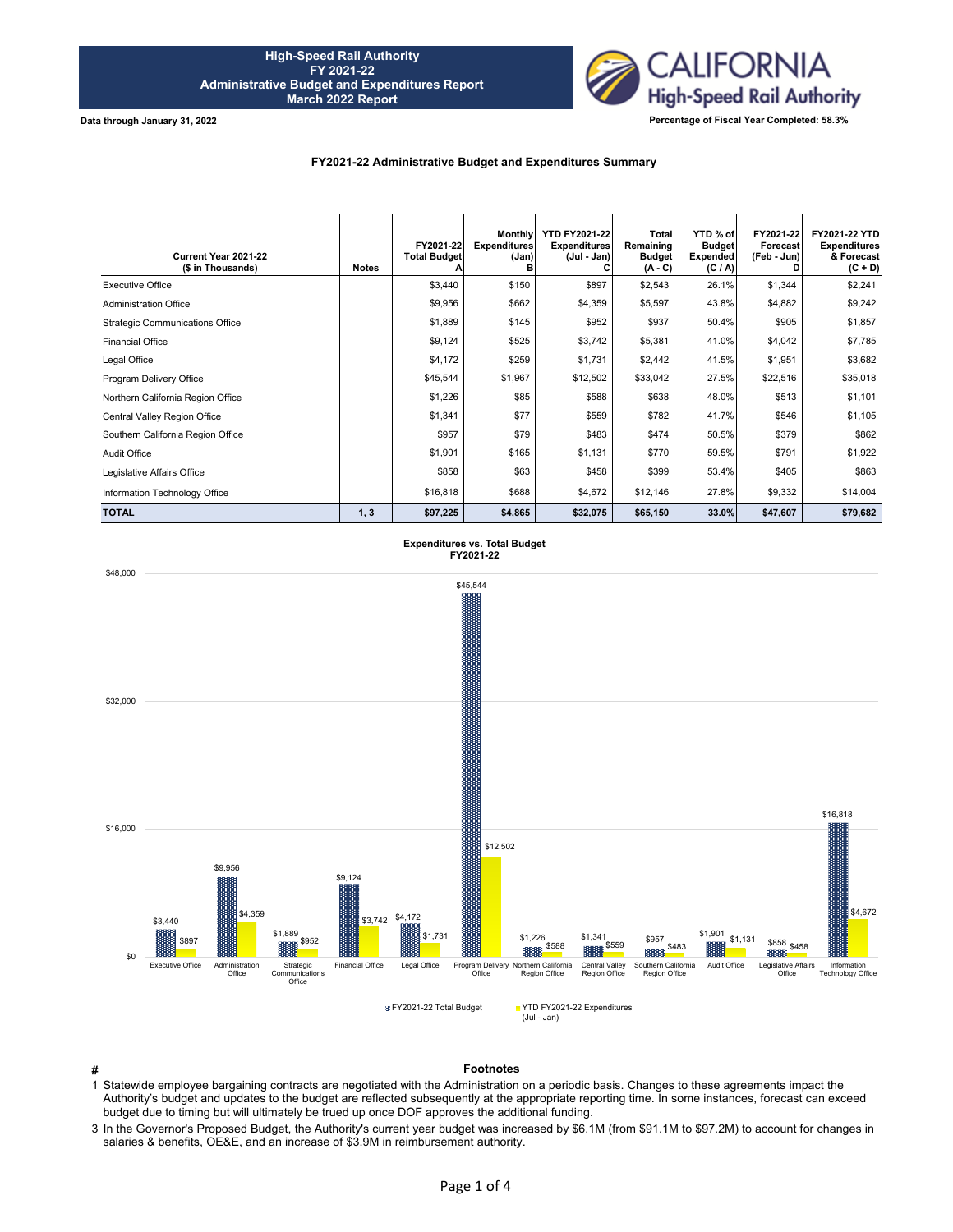

**Data through January 31, 2022**

## **FY2021-22 Administrative Budget Expenditures Summary by Line Item Detail**

| <b>Description</b>                                      | <b>Notes</b> | FY2021-22<br>Total<br><b>Budget</b> | <b>Monthly</b><br><b>Expenditures</b><br>(Jan) | <b>YTD</b><br><b>Expenditures</b><br>(Jul - Jan) | <b>Total</b><br>Remaining<br><b>Budget</b> | FY2021-22<br>Forecast<br>(Feb - Jun) | <b>YTD</b><br><b>Expenditures</b><br>& Forecast |
|---------------------------------------------------------|--------------|-------------------------------------|------------------------------------------------|--------------------------------------------------|--------------------------------------------|--------------------------------------|-------------------------------------------------|
| Salaries and Wages                                      | 1, 3, 5      | \$47,892,297                        | \$2,889,406                                    | \$19,628,055                                     | \$28,264,241                               | \$17,259,801                         | \$36,887,856                                    |
| <b>Benefits</b>                                         | 1, 3, 5      | \$24,244,607                        | \$1,404,500                                    | \$9,249,348                                      | \$14,995,259                               | \$8,456,219                          | \$17,705,567                                    |
| <b>TOTAL PERSONAL SERVICES</b>                          | 3            | \$72,136,904                        | \$4,293,907                                    | \$28,877,403                                     | \$43,259,500                               | \$25,716,020                         | \$54,593,423                                    |
| <b>General Expense</b>                                  | 3, 5         | \$699,653                           | \$19,696                                       | \$64,236                                         | \$635,417                                  | \$635,417                            | \$699,653                                       |
| <b>Board Costs</b>                                      | 3, 5         | \$74,245                            | \$406                                          | \$8,319                                          | \$65,926                                   | \$65,926                             | \$74,245                                        |
| Printing                                                | 3            | \$255,000                           | \$0                                            | \$0                                              | \$255,000                                  | \$255,000                            | \$255,000                                       |
| Communications                                          | 3            | \$651,291                           | \$34,489                                       | \$217,581                                        | \$433,710                                  | \$433,710                            | \$651,291                                       |
| Postage                                                 |              | \$35,000                            | \$207                                          | \$207                                            | \$34,793                                   | \$34,793                             | \$35,000                                        |
| Travel, In-State                                        | 3, 5         | \$765,590                           | \$8,194                                        | \$50,872                                         | \$714,718                                  | \$714,718                            | \$765,590                                       |
| Travel, Out-Of-State                                    |              | \$32,200                            | \$0                                            | \$4,874                                          | \$27,326                                   | \$27,326                             | \$32,200                                        |
| Training                                                | 3            | \$432,170                           | \$1,189                                        | \$32,489                                         | \$399,681                                  | \$399,681                            | \$432,170                                       |
| Rent - Building and Grounds                             | 3            | \$3,636,724                         | \$186,981                                      | \$1,137,537                                      | \$2,499,187                                | \$2,499,187                          | \$3,636,724                                     |
| Consulting and Professional Services: Interdepartmental | 5            | \$7,525,108                         | \$93,207                                       | \$494,000                                        | \$7,031,108                                | \$7,031,108                          | \$7,525,108                                     |
| Consulting and Professional Services: External          | 3            | \$6,309,193                         | \$98,607                                       | \$401,719                                        | \$5,907,474                                | \$5,907,474                          | \$6,309,193                                     |
| <b>Consolidated Data Centers</b>                        |              | \$1,963,365                         | \$51,204                                       | \$310,960                                        | \$1,652,405                                | \$1,652,405                          | \$1,963,365                                     |
| Information Technology                                  | 5            | \$2,708,558                         | \$76,533                                       | \$474,570                                        | \$2,233,988                                | \$2,233,988                          | \$2,708,558                                     |
| TOTAL OPERATING EXP AND EQUIP                           | 3            | \$25,088,097                        | \$570,713                                      | \$3,197,364                                      | \$21,890,733                               | \$21,890,733                         | \$25,088,097                                    |
| <b>TOTALS</b>                                           | 3            | \$97,225,000                        | \$4,864,620                                    | \$32,074,767                                     | \$65,150,233                               | \$47,606,753                         | \$79,681,520                                    |

| Percentage | Category                                                     |
|------------|--------------------------------------------------------------|
| 40.0%      | Percentage of Personal Services Budget Expended              |
| 12.7%      | Percentage of Operating Expenses & Equipment Budget Expended |
| 33.0%      | Percentage of Total Budget Expended                          |
| 58.3%      | Percentage of Fiscal Year Completed                          |
|            |                                                              |

## **# Footnotes**

1 Statewide employee bargaining contracts are negotiated with the Administration on a periodic basis. Changes to these agreements impact the Authority's budget and updates to the budget are reflected subsequently at the appropriate reporting time. In some instances, forecast can exceed budget due to timing but will ultimately be trued up once DOF approves the additional funding.

3 In the Governor's Proposed Budget, the Authority's current year budget was increased by \$6.1M (from \$91.1M to \$97.2M) to account for changes in salaries & benefits, OE&E, and an increase of \$3.9M in reimbursement authority.

5 In Jan-22, various Transfer of Budget Allotments (TBA's) were completed to accommodate position reclasses and operating expenditures. These budget shifts result in a net-zero impact to the overall Administrative Budget.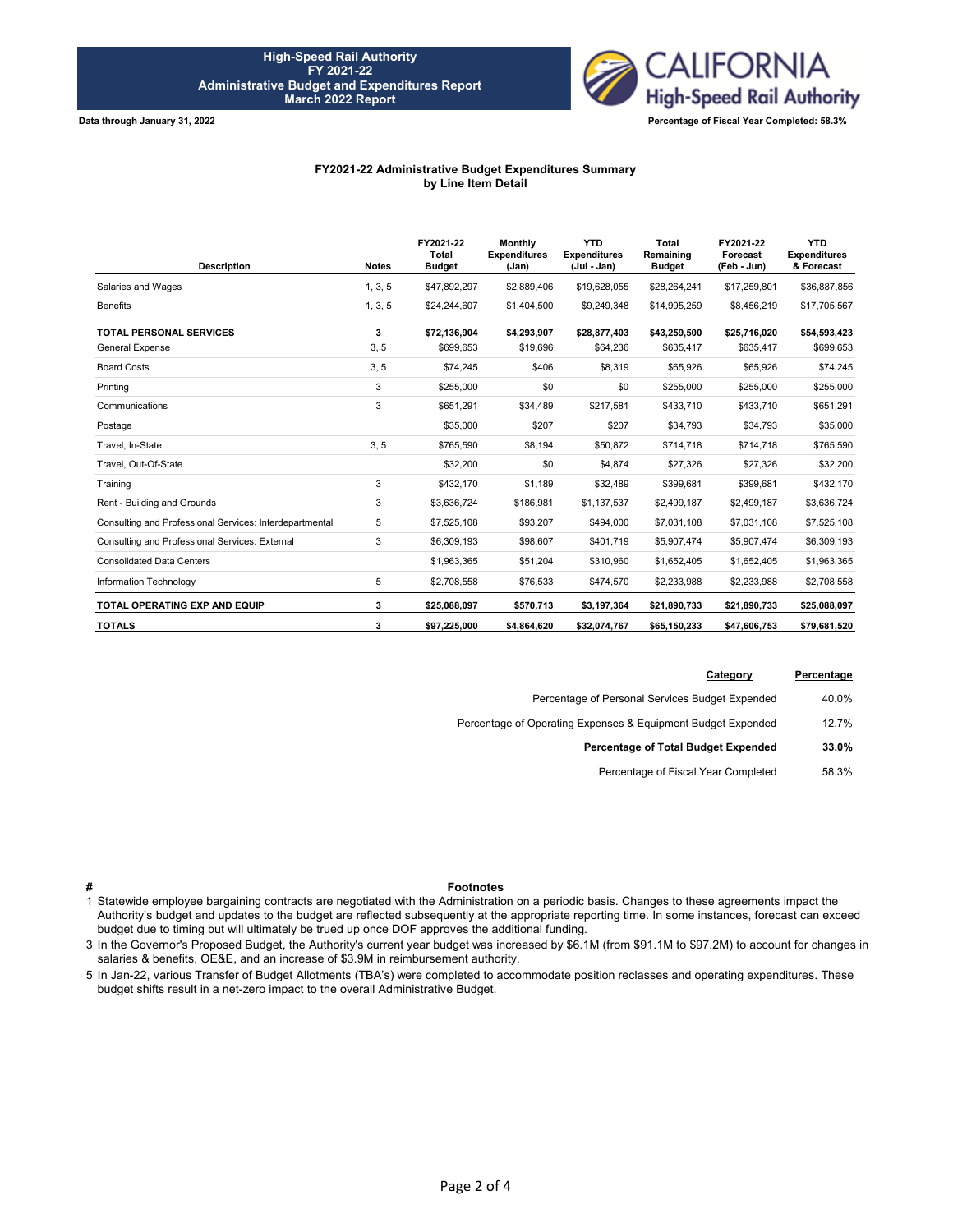

**Data through January 31, 2022**

## **FY2021-22 Position Summary All Offices**

| All Offices                            | <b>Notes</b> | Total<br><b>Authorized</b><br><b>Positions</b> | <b>Total</b><br><b>Filled</b><br><b>Positions</b> | <b>Total</b><br>Vacant<br><b>Positions</b> | <b>Prior Month</b><br>Vacant<br><b>Positions</b> | Total<br>Vacancy<br>Rate | <b>Prior Month</b><br>Vacancy<br>Rate |
|----------------------------------------|--------------|------------------------------------------------|---------------------------------------------------|--------------------------------------------|--------------------------------------------------|--------------------------|---------------------------------------|
| <b>Executive Office</b>                |              | 11.0                                           | 7.0                                               | 4.0                                        | 5.0                                              | 36.4%                    | 45.5%                                 |
| <b>Administration Office</b>           | 10           | 46.0                                           | 40.0                                              | 6.0                                        | 7.0                                              | 13.0%                    | 15.2%                                 |
| <b>Strategic Communications Office</b> |              | 10.0                                           | 9.0                                               | 1.0                                        | 1.0                                              | 10.0%                    | 10.0%                                 |
| <b>Financial Office</b>                | 10           | 60.0                                           | 45.0                                              | 15.0                                       | 14.0                                             | 25.0%                    | 23.3%                                 |
| Legal Office                           | 10           | 13.0                                           | 10.0                                              | 3.0                                        | 3.0                                              | 23.1%                    | 23.1%                                 |
| Program Delivery Office                | 10           | 180.0                                          | 108.0                                             | 72.0                                       | 71.0                                             | 40.0%                    | 39.4%                                 |
| Northern California Region Office      |              | 8.0                                            | 6.0                                               | 2.0                                        | 2.0                                              | 25.0%                    | 25.0%                                 |
| Central Valley Region Office           |              | 9.0                                            | 5.0                                               | 4.0                                        | 4.0                                              | 44.4%                    | 44.4%                                 |
| Southern California Region Office      |              | 6.0                                            | 6.0                                               | 0.0                                        | 0.0                                              | $0.0\%$                  | $0.0\%$                               |
| <b>Audit Office</b>                    |              | 13.0                                           | 13.0                                              | 0.0                                        | 0.0                                              | $0.0\%$                  | $0.0\%$                               |
| Legislative Affairs Office             |              | 4.0                                            | 3.0                                               | 1.0                                        | 0.0                                              | 25.0%                    | $0.0\%$                               |
| Information Technology Office          | 10           | 69.0                                           | 40.0                                              | 29.0                                       | 30.0                                             | 42.0%                    | 43.5%                                 |
| <b>Total</b>                           | 1, 7         | 429.0                                          | 292.0                                             | 137.0                                      | 137.0                                            | 31.9%                    | 31.9%                                 |



1 Statewide employee bargaining contracts are negotiated with the Administration on a periodic basis. Changes to these agreements impact the Authority's budget and updates to the budget are reflected subsequently at the appropriate reporting time. In some instances, forecast can exceed budget due to timing but will ultimately be trued up once DOF approves the additional funding.

7 This report reflects State employees only.

10 Senate Bill 170 was passed to amend the Budget Act of 2021, in which the Authority received 73 new state positions. The additional positions have been allocated to the following Office's: Program Delivery (39), Information Technology (25), Financial (5), Legal (3), and Administration (1).